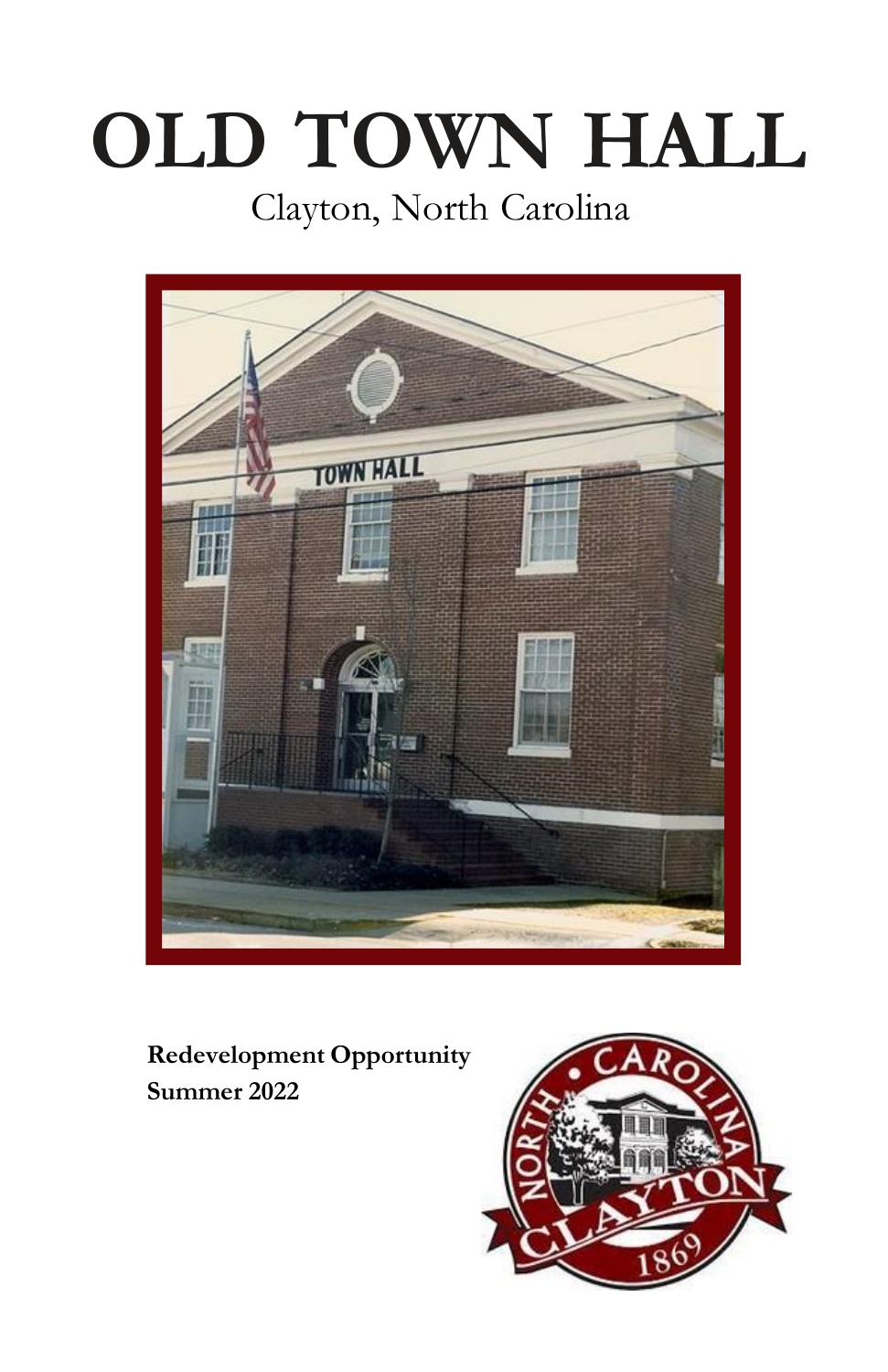# **About this Solicitation**

This packet of information is an invitation for interested partners to submit design concepts and proposals for redevelopment and reuse of the Old Town Hall in Clayton, North Carolina. All submissions will be reviewed by Town staff. After review, proposals will be presented to the Mayor and Town Council with recommendations by Town staff.

## **The Opportunity**

The Old Town Hall is located at 231 E. Second Street, Clayton, NC. This property sits in downtown Clayton, a fast-growing municipality ripe for development opportunity. The Town has a vision for its downtown as a regional center for artistic expression and a destination where people, businesses and the arts thrive. This project allows an opportunity for developers to renovate and adapt the existing building for reuse or to rebuild.

## **Old Town Hall**

The Old Town Hall was built in 1925. The building was integral and important to the Town of Clayton, housing municipal offices, the library, courthouse, fire department, police department, and even a small jail. The Old Town Hall served the Clayton community throughout most of the twentieth century. When the municipal offices were relocated, the building sat vacant. The approved development of this property may include renovation, new construction or a combination thereof. The potential opportunities range from business, office and commercial, to public space, to residential.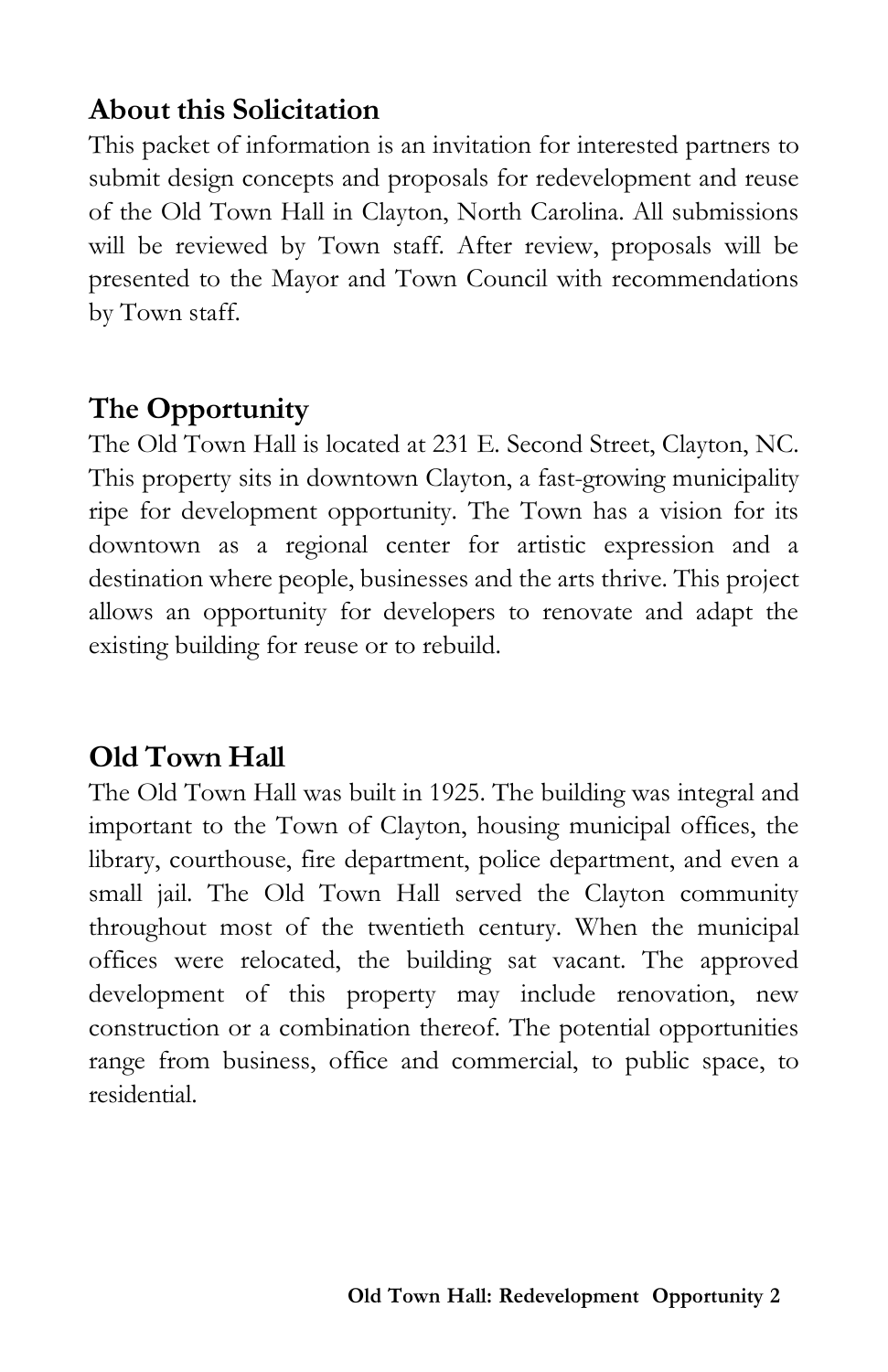## **Project Development Timeline**

Development Partner Proposals Due: May 20, 2022. Private Development Partner Chosen: June 2022.

The Town has a facility condition and adaptive reuse study of the subject property that is available for review upon request.



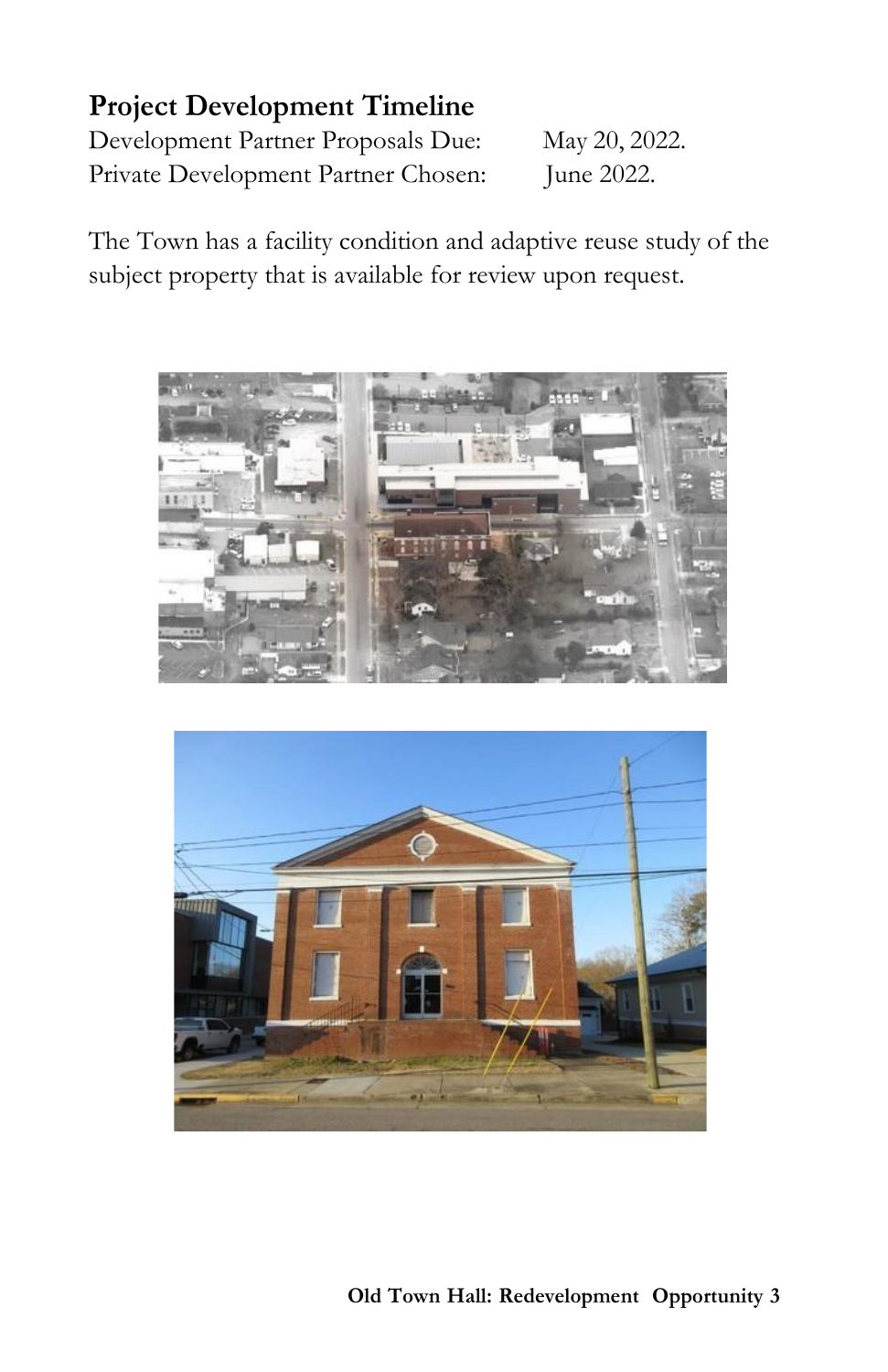## **The Location**

Clayton is about a 25-minute drive to the state capital in Raleigh and about a 40-minute drive to the Research Triangle Park and Raleigh-Durham International Airport (RDU). Clayton is near Interstates 40 and 95 and is bisected by U.S. Hwy 70 (U.S. 70 has been approved to become Interstate 42 by the end of 2022) and US Hwy Business. Clayton is the largest and fastest growing town in Johnston County with a population just below 30,000 (2020 U.S. Census). According to North Carolina's Office of Budget and Management, Johnston County is currently projected to be the fastest-growing county in North Carolina over the next ten years. Affordable housing options, great schools, and diverse arts and recreation options make Clayton the perfect place to live if you are looking to work within one of Clayton's own expanding business sectors (manufacturing, biopharmaceutical, health care, etc.). Clayton's proximity to major highways, particularly the future Southeast Extension of the Triangle Expressway (I-540), make Clayton a first-choice commute if you plan to work in the nearby RTP area, but desire smaller town living. Clayton's best asset, however, will never show up in the numbers. What makes Clayton a true gem is its small town heart and wonderful sense of community.

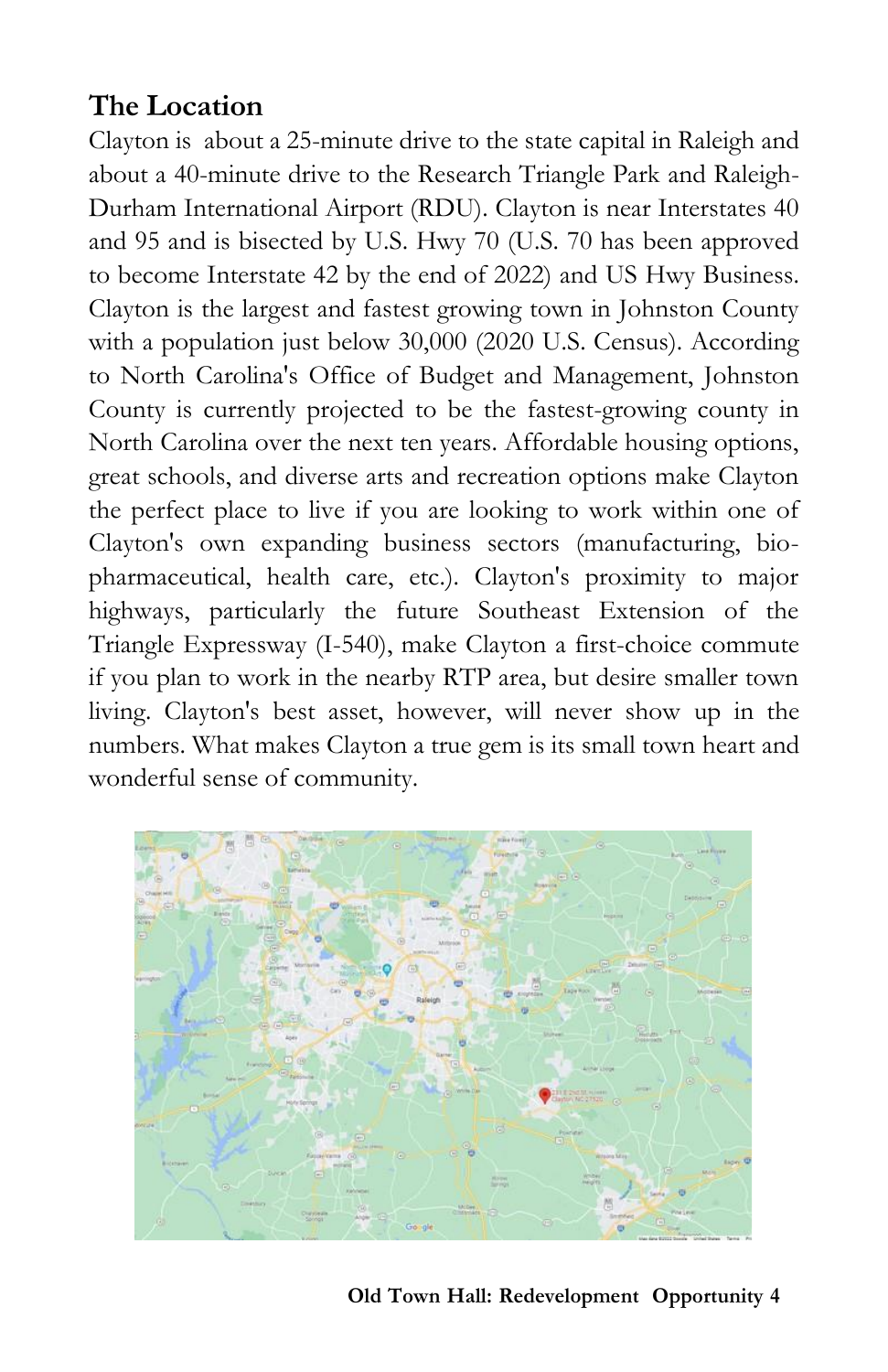# **Submissions of Proposals**

Proposals by developers must be organized in the format described below. Submissions should have sufficient detail to allow adequate review and evaluation of qualifications and plans. If there is information that a respondent requests to remain confidential, the confidential information should be clearly marked as confidential and submitted under a separate cover.

#### **1) Letter of Introduction**

The letter of introduction should include a summary of the respondent's basic qualifications and experience, along with reasons for interest in this opportunity. The letter should be signed by a principal or authorized officer for the entity.

#### **2) Proposal**

The Proposal should include the plans for the site, including the mix and scale of uses, for example, as follows:

- residential (number of units, average unit site, total gross square footage, tenancy [rental versus ownership,] amenity package);
- commercial (total gross square footage, intended use by square footage);
- and parking requirements.

Design schematics and illustrative sketches should also be included.



**Old Town Hall: Redevelopment Opportunity 5**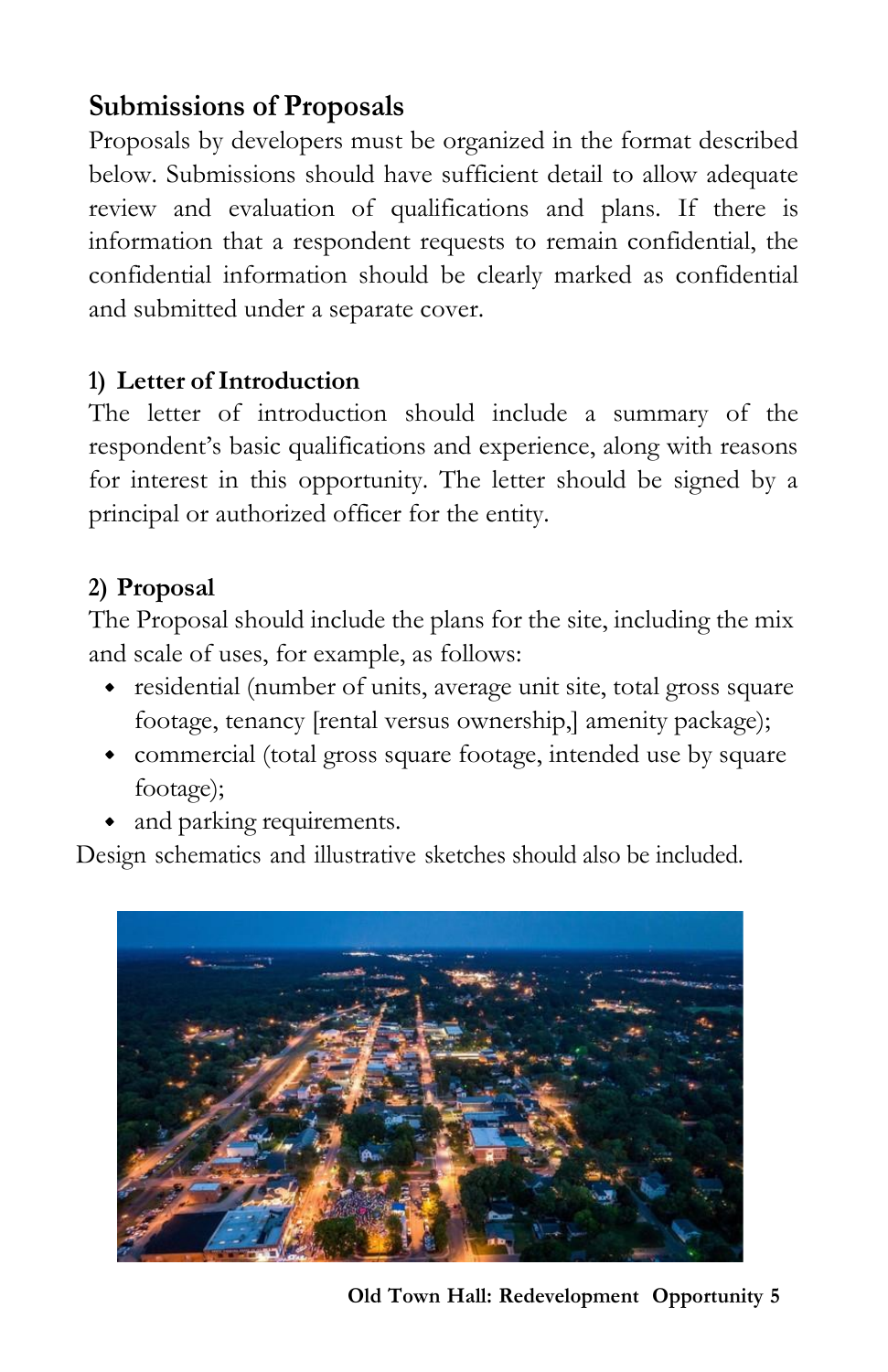## **3) Development Team Information**

- If applicable, identification of up to three partner firms and roles, including co-developers, architects/designers, and general contractor.
- Overview for each firm on the team, including brief history of firm, past experience working with the developer, and relationship of the firm's parent company with the office responsible for this project, if applicable.
- Identification and resumes of lead staff (principals and project managers) that will be responsible for negotiating a development agreement with the Town and completing the remainder of the preconstruction approval process.

## **4) Experience and References**

- Provide development experience, particularly in developing mixed-use projects with public agencies. Provide information on at least three, and no more than five projects. Each comparable development should detail the following information:
- Location and name of project.
- Scope and scale of development program (including residential uses, commercial uses, public uses, and infrastructure improvements if applicable).
- Photos/illustrations of completed projects.
- Total development budget by use.
- Amounts and sources of debt and equity funds used to finance the project, including government sources, if applicable.
- Provide a point of contact for each capital provider for the project.
- Contact information for a representative of the primary public agency partner in the project.
- Developer's role in and ownership of each project (e.g. fee developer, equity investor, and/or property manager).

**Old Town Hall: Redevelopment Opportunity 6**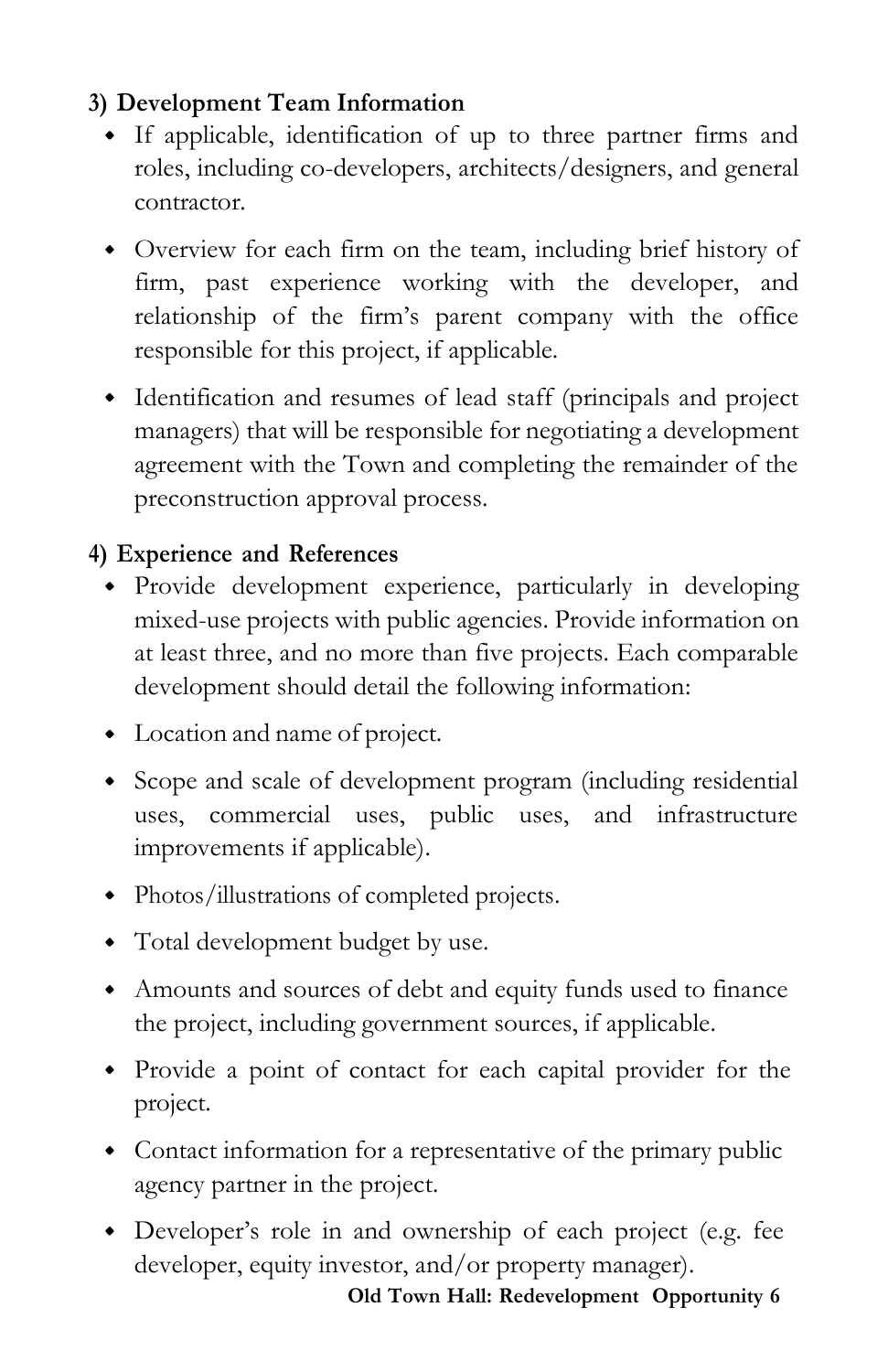#### **5) Financial Capacity**

Provide evidence of sufficient financial strength to undertake and successfully complete a project of this scale. Please also identify any projects/financing on which the team collectively or individually has defaulted.

## **6) Disclosures**

- Disclosure of any potential conflicts of interest that could be relevant to this project in any manner.
- Disclosure of whether the developer or any officer, director, or owner thereof has had judgments entered against him or her within the past 10 years for the breach of contracts for governmental or nongovernmental construction or development.
- Disclosure of whether the developer has been in substantial noncompliance with the terms and conditions of prior construction contracts with a public body.
- Disclosure of whether any officer, director, owner, project manager, procurement manager, or chief financial official thereof has been convicted within the past 10 years or a crime related to financial fraud or to governmental or nongovernmental construction or contracting.
- Disclosure of whether any officer, director, or owner is currently debarred pursuant to an established disbarment procedure from bidding or contracting by any public body, agency of another state, or agency of the federal government.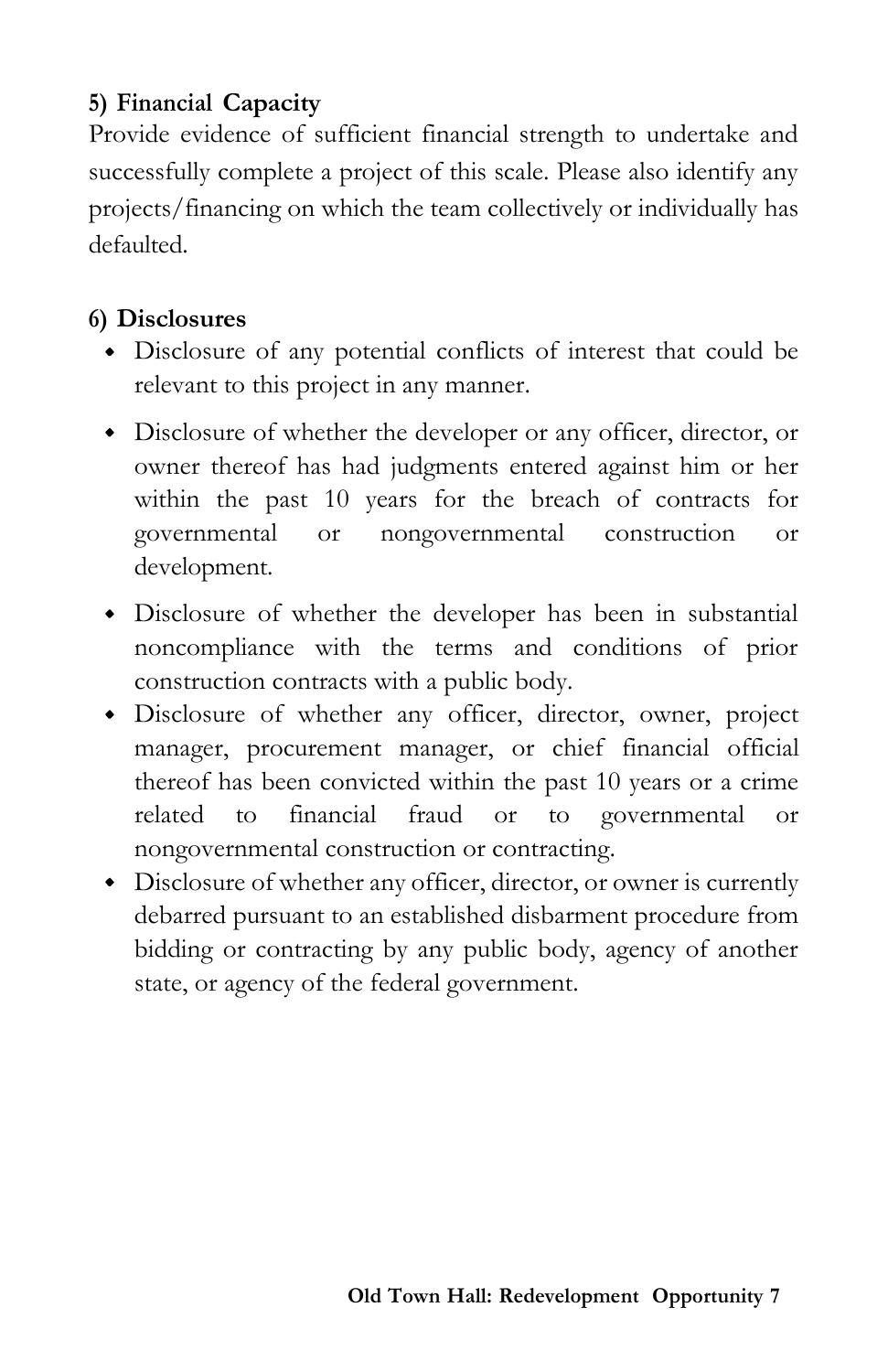#### **Evaluation Criteria**

The evaluation of developers responding to this solicitation will be undertaken to select a partner and plan that is viable, will best serve the public interests, and can be completed in a reasonable time frame. The following evaluation criteria will be used to make that selection.

- Qualifications and experience of the development team, with preference given for experience with mixed-use development (specifically the mix of uses in respondent's plan for the site).
- Quality of the proposed building design and its fit with the surrounding urban fabric.
- Demonstrated ability to secure funding to execute a project of similar scale and complexity in a reasonable timeframe.
- Financial benefits to the Town from the proposed project.
- List of active development projects and demonstration of current capacity.



Old Town Hall, 1960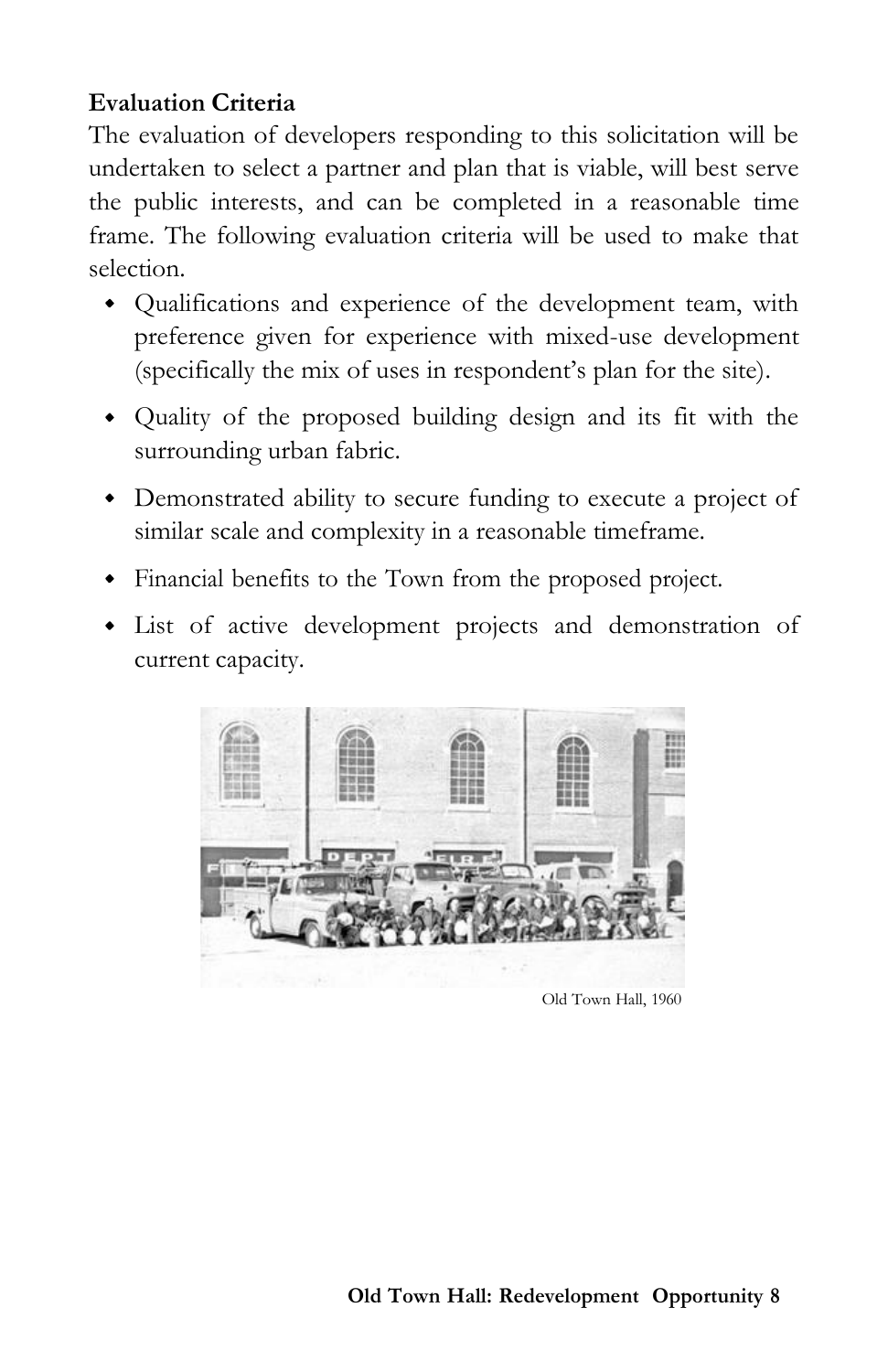#### **Submission Procedure**

**Development partner proposals are due at 5:00 p.m. EDT on May 20, 2022. Proposals should be submitted electronically in PDF format to Patrick Pierce, Economic Development Director, Town of Clayton, [ppierce@townofclaytonnc.org.](mailto:ppierce@townofclaytonnc.org.) Proposals must be prepared in conformance with the guidelines described under "Submission Requirements." The e-mail subject must be "Development Partner Proposal: Old Town Hall, Clayton, NC."**

All responses are subject to public disclosure under the North Carolina Public Records Law. The Town recognizes that respondent may submit information that it may deem confidential and proprietary to comply with the requirements of this solicitation. Respondents are entitled to request that certain information remain confidential, when permitted by law, as follows:

(1) the respondent clearly identifies the confidential proprietary portions of the response, (2) the respondent identifies as confidential and proprietary only these portions of the submittal that actually are confidential and proprietary, (3) the respondent states why protection is necessary, and (4) the confidential information is provided under separate cover. Respondents shall not designate their entire response as confidential and proprietary, nor shall they so designate information as confidential that is already public.

Any information that the respondent would like to remain confidential should be e-mailed under separate cover to Town Attorney at jcauley $@$ cauleypridgen.com. The e-mail subject must be "PROTECTED: Development Partner Proposal: Old Town Hall, Clayton, NC."

For information concerning the procedure for responding to this Solicitation for Development Partners or clarifications of the terms, conditions, and requirements of this SDP, please email Patrick Pierce, Economic Development Director, Town of Clayton, [ppierce@townofclaytonnc.org.](mailto:ppierce@townofclaytonnc.org)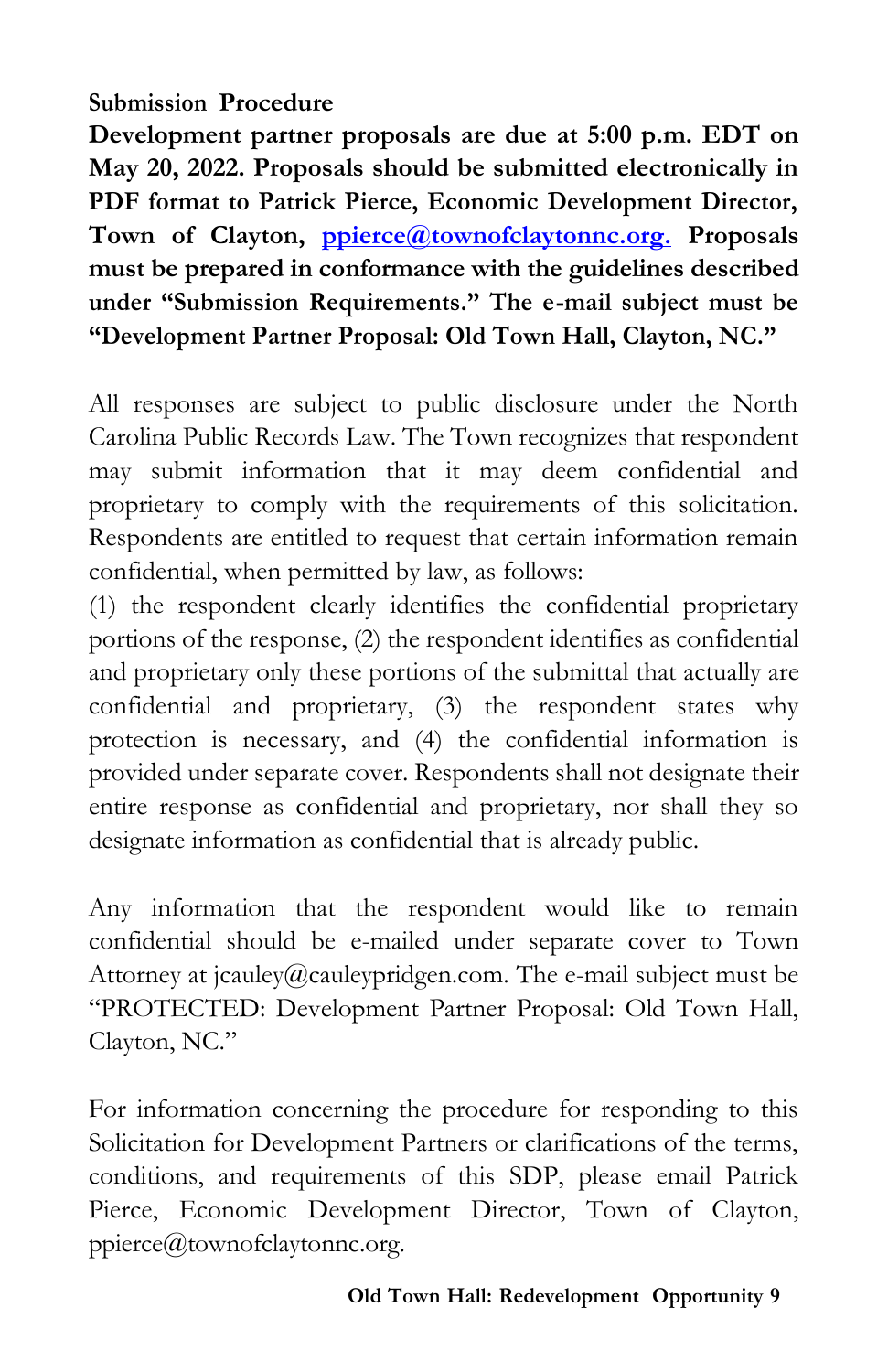## **Selection Process**

Town staff will review all responses, contact references, and coordinate interviews as necessary. After a review of submitted proposals, clarifications, may be requested. Unless requested by the Town, no additional information may be submitted by developers after the deadline. The Town will enter discussions with the developers having the most viable proposals before finalizing its recommendation of a partner to the Clayton Town Council. An endorsement by Council of a development partner is not final approval.